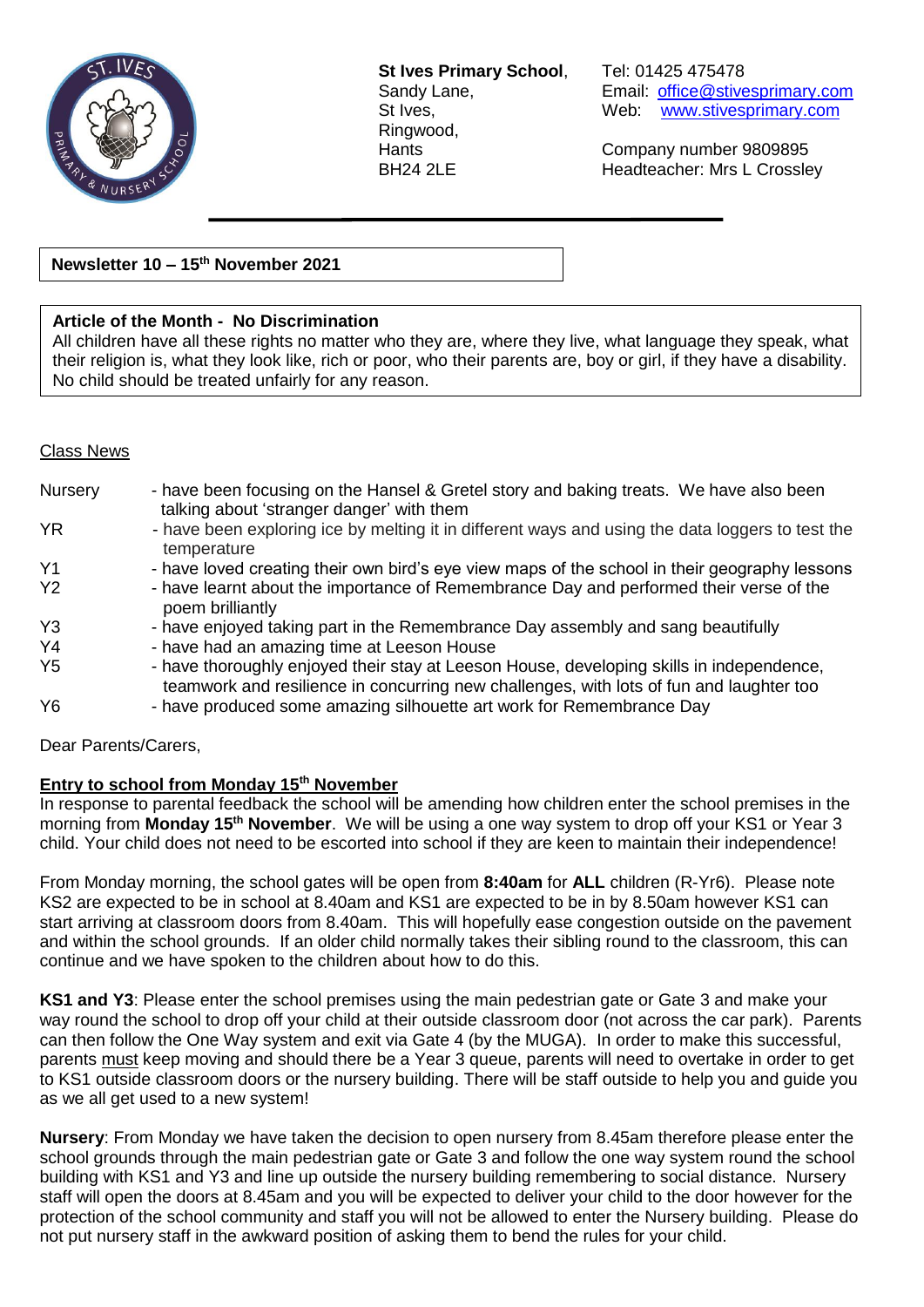Once you have dropped your child/ren off please make your way **promptly** out of the school grounds through Gate 4 (MUGA gate). The school day starts promptly and that includes children outside learning in the grounds, we cannot start this until all parents/carers are off the school site and the gates are locked, thank you in advance for your understanding.

**Please note: There is no change to the pick up routine**, gates and pick up times are exactly the same as they are currently.

**Y4/5/6**: The older children will be entering the school grounds in the same manner as currently however teachers will be at the school gates to allow parents opportunities to catch them should they need to. To accommodate KS1 and Year 3 we have had to change the gates for Y4/5/6 in the morning. Afternoon pick up is from their normal gates. We have already spoken to the children about this change so hopefully they will be able to guide you!

## **Morning Gate:**

#### **Y5/6: Gate 1 Y4: Gate 2 (Zone gate)**

I am sure you will all appreciate the school is meeting the needs of our very youngest children and taking on board parental feedback however we must all play our part in keeping our whole school community and staff safe. Therefore, please do not put staff in the awkward position of asking them to bend the rules and enter the buildings, thank you in advance.

It will no doubt take a few days to get in to this new routine so please be patient whilst we all work it out and settle in to our new routine!

## **Leeson House Y4 and 5 Residential**

I am sure a great many of you enjoyed the Leeson House Twitter pictures and updates at the beginning of the week. We had the absolute pleasure of taking Y4 and Y5 to Leeson House on a three day residential this week. The children (and staff!) had an action packed time, learning and experiencing so much in such a short time and arrived back to school on Wednesday buzzing and possibly a little tired! Our children represented our school community incredibly and were exceptional in every way, I was a very proud headteacher. The whole school has thoroughly enjoyed seeing all the pictures in Achievers assembly and at lunchtime today, it was such an incredible experience for our young people to have.

#### **Value of the week: Respect**

We have been learning all about Remembrance Day this week in our assemblies. The Year 6 class ran an incredible Remembrance assembly yesterday with the whole school taking part in poems, singing and a 2 minute silence. It was exceptionally moving. We will be focusing on Anti Bullying week next week through our assemblies and within the classroom, don't forget to wear your odd socks on Monday!



#### **Internet Safety**

Children being inadvertently exposed to upsetting or frightening age-inappropriate content is an obvious issue with Netflix if young users don't have their own profile or adult content isn't restricted. Today's guide explains, however, it isn't the only risk that's associated with the massively popular streaming service.

#### **Anti-Bullying Week/ Odd Socks Day**

Anti-bullying week commences next week on Monday 15th November, the focus is 'One kind word'. To kick start the week we will be participating in *odd socks day on Monday 15th November*. Children can wear odd socks to school on this day to raise awareness of bullying and celebrate how everyone is unique. We will be focusing our assemblies on bullying and each class will be following this learning up in their classrooms discussing what bullying is, who plays key roles in scenarios and what we can all do to prevent bullying from happening. We will also be talking about consent and the importance of listening if someone says no. Please find attached a parent guide from the anti bullying alliance and visit their website for more information - [https://anti-bullyingalliance.org.uk/anti-bullying-week/parents-and-carers.](https://anti-bullyingalliance.org.uk/anti-bullying-week/parents-and-carers)

#### **Win a teacher treat fundraiser**

For our final fundraiser for Battens Fighters Forever, the school council have organised a 'win a teacher treat' event. From Monday 22nd November to Friday 26th November there will be raffle tickets on sale to win a